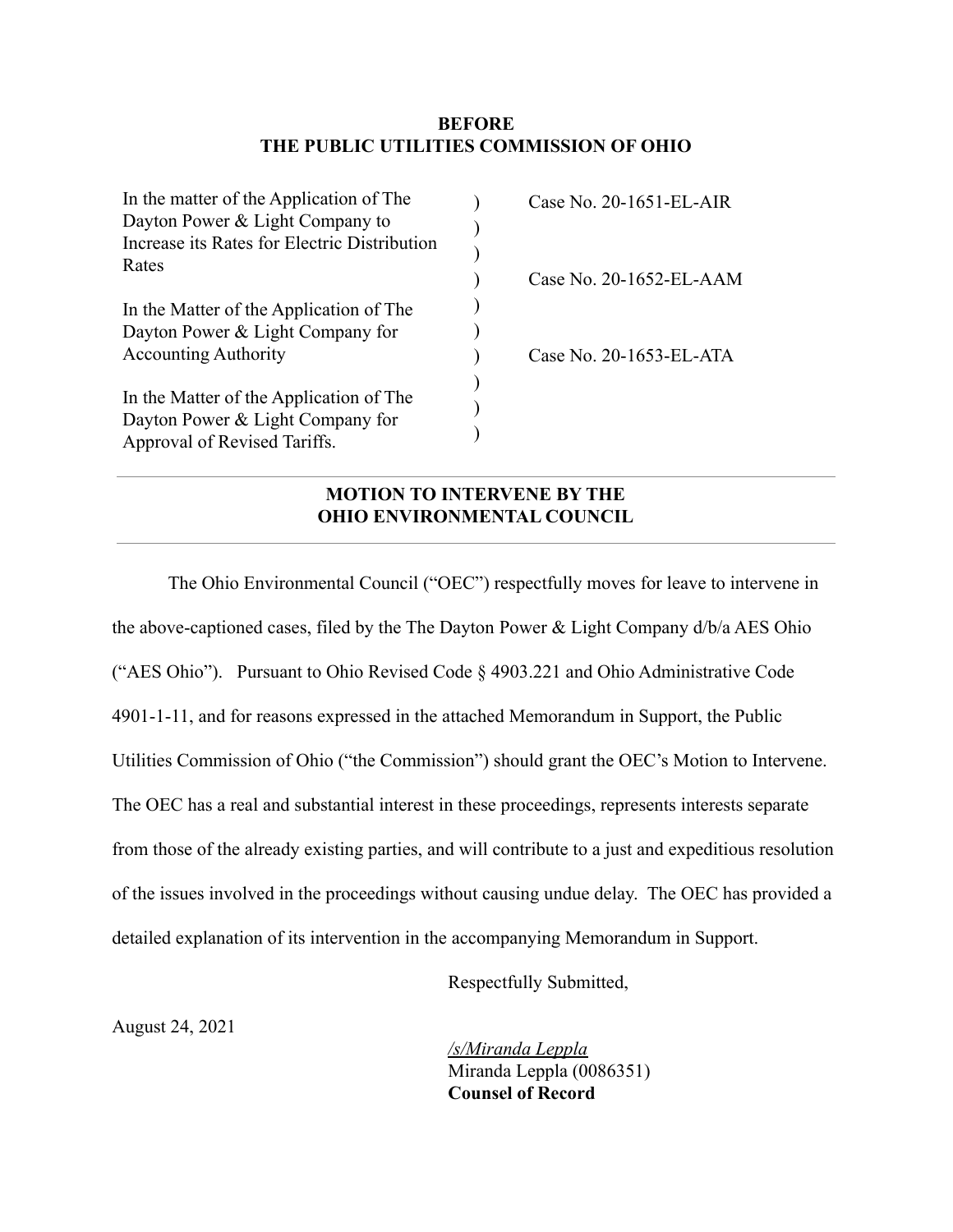Trent Dougherty (0079817) Chris Tavenor (0096642) 1145 Chesapeake Avenue, Suite I Columbus, Ohio 43212-3449 (614) 487-7506 - Telephone [mleppla@theOEC.org](mailto:mleppla@theOEC.org) [tdougherty@theOEC.org](mailto:tdougherty@theOEC.org) [ctavenor@theOEC.org](mailto:ctavenor@theoec.org) *Counsel for the Ohio Environmental Council*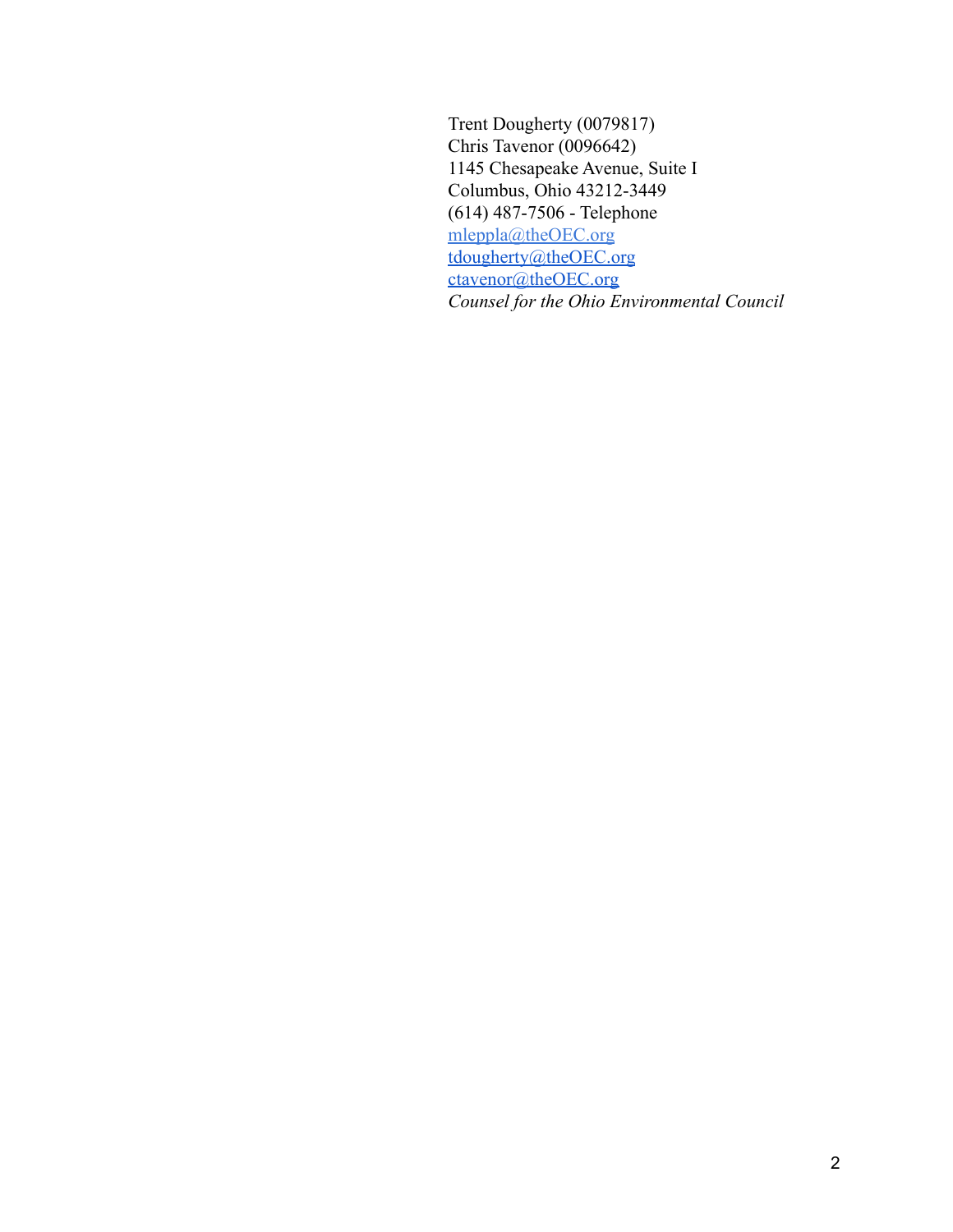## **BEFORE THE PUBLIC UTILITIES COMMISSION OF OHIO**

| In the matter of the Application of The      | Case No. 20-1651-EL-AIR |
|----------------------------------------------|-------------------------|
| Dayton Power & Light Company to              |                         |
| Increase its Rates for Electric Distribution |                         |
| Rates                                        |                         |
|                                              | Case No. 20-1652-EL-AAM |
| In the Matter of the Application of DaThe    |                         |
| Dayton Power & Light Company for             |                         |
| <b>Accounting Authority</b>                  | Case No. 20-1653-EL-ATA |
|                                              |                         |
| In the Matter of the Application of The      |                         |
| Dayton Power & Light Company for             |                         |
| Approval of Revised Tariffs.                 |                         |

## **MEMORANDUM IN SUPPORT OF MOTION TO INTERVENE BY THE OHIO ENVIRONMENTAL COUNCIL**

### **I. Introduction**

The Ohio Environmental Council ("OEC") respectfully moves for leave to intervene in the above-captioned case, filed by the The Dayton Power & Light Company d/b/a AES Ohio ("AES Ohio") pursuant to R.C. 4909.18 and related sections of the Ohio Revised Code, seeks authority to make changes and increases in electric distribution rates, accounting authority, and approval of tariffs within its service territory. As a non-profit environmental advocacy organization that focuses heavily on the environmental impacts of energy usage, the OEC has a special interest in the outcome of these proceedings. Decisions related to the electric distribution rates in AES Ohio's service territory directly relate to Ohio's clean energy future. The rates at which AES Ohio collects funds from customers, and how ratepayer funds are spent, will have a significant impact on how efficiently Ohio is able to move toward that future. Accordingly,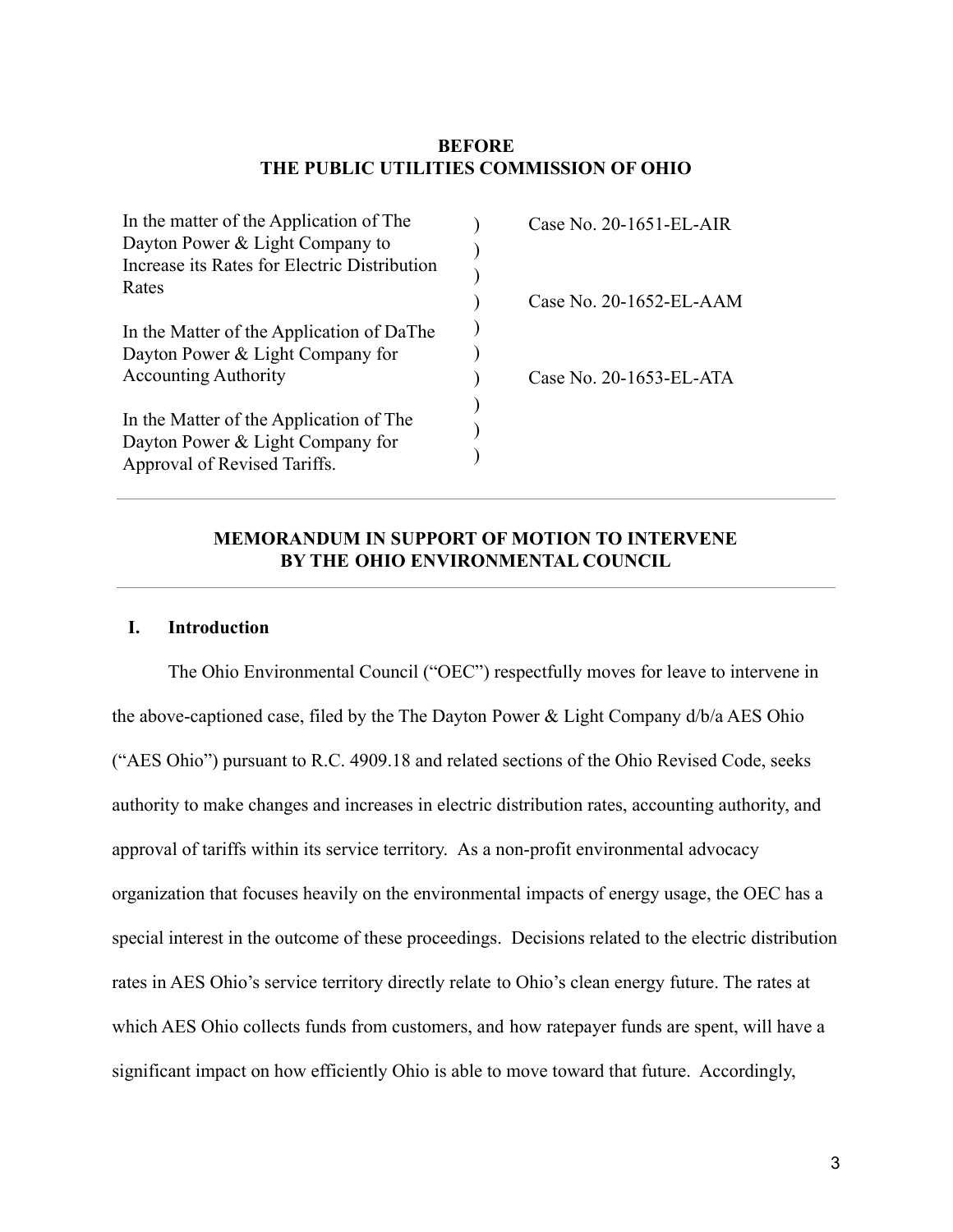OEC's interest in this proceeding arises from the direct and indirect impacts of the Commission's review of AES Ohio's electric distribution rates.

## **II. Ohio law permits intervention of parties in cases before the PUCO.**

The Ohio Revised Code permits parties "who may be adversely affected by a public

utilities commission proceeding [to] intervene in such proceeding." R.C. § 4903.221. Under

R.C. § 4903.221(B), as amplified by Ohio Admin. Code 4901-1-11(B), the Commission may

permit intervention under a balancing test based on the following five factors:

- (1) The nature and extent of the prospective intervenor's interest.
- (2) The legal position advanced by the prospective intervenor and its probable relation to the merits of the case.
- (3) Whether the intervention by the prospective intervenor will unduly prolong or delay the proceedings.
- (4) Whether the prospective intervenor will significantly contribute to full development and equitable resolution of the factual issues.
- (5) The extent to which the person's interest is represented by existing parties.

Ohio Admin. Code 4901-1-11(B) (*amplifying* R.C. § 4903.221). The OEC satisfies this

balancing test under both R.C. § 4903.221(B) and Ohio Admin. Code 4901-1-11(B).

## **III. The OEC satisfies the PUCO's permissive intervention standard.**

The OEC's mission is to protect Ohio's environment and ensure clean energy for all of

the State's citizens, and that interest will assist the Commission decisions made as part of this

docket. Further, the Ohio Supreme Court has emphasized that "intervention ought to be liberally

allowed so that the positions of all persons with a real and substantial interest in the proceedings

can be considered by the [Commission]."<sup>1</sup> For the following reasons, the OEC requests that the

Commission grant its Motion to Intervene in the above-captioned proceedings.

<sup>1</sup> *Ohio Consumers' Counsel v. Pub. Util. Comm.,* 111 Ohio St.3d 384, 2006-Ohio-5853, 856 N.E.2d 940, ¶ 20.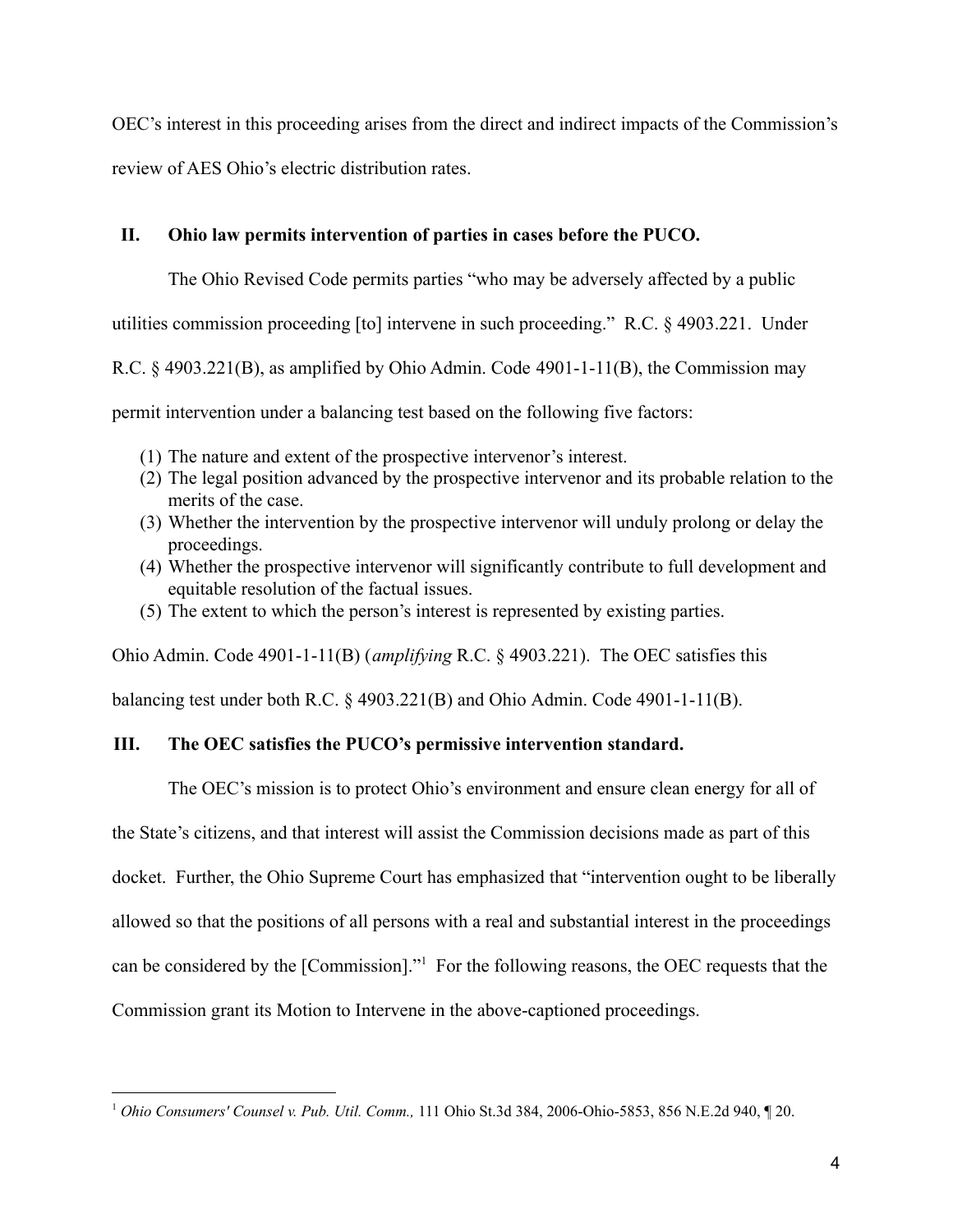## **a. The OEC has real and substantial interests related to the merits of the case that may be adversely affected by the outcome of the proceedings.**

The OEC is a not-for-profit organization incorporated in Ohio under Section  $501(c)(3)$  of the U.S. Internal Revenue Code, with thousands of individual and organization members throughout the state of Ohio. Its main office is located at 1145 Chesapeake Avenue, Suite I, Columbus, Ohio 43212. The OEC's principal purpose is to protect the natural resources and environment of the citizens of the State of Ohio. The OEC actively works in Ohio on environmental policies, including smart power, energy waste reduction, climate change, natural gas fracking and sustainable agriculture. The OEC also supports state energy policies that reduce greenhouse gas emissions, supporting efforts to mitigate the causes of climate change. The OEC has intervened in scores of Commission proceedings over the past two decades, including a number of rate cases, electric security plan cases, and energy efficiency and renewable energy cases where AES Ohio was the applicant.

The OEC's members may be adversely affected by the outcome of the Commission's consideration of AES Ohio's electric distribution rates, and further, many of the OEC's members are ratepayers in AES Ohio's territory. Because the OEC protects Ohio's environment by reducing air pollution coming from the electric power sector and ensuring Ohioans' money is spent in a cost-effective manner, it has a real and substantial interest in the issues and outcome of the Commission's review. The OEC's legal position in support of clean energy policy directly relates to the merits of the case, for AES Ohio and other utility companies should be collecting and spending their funds in part to support a clean energy future that mitigates the causes of climate change. The OEC therefore satisfies the first two prongs of the OAC's balancing test for permissive intervention before the Commission.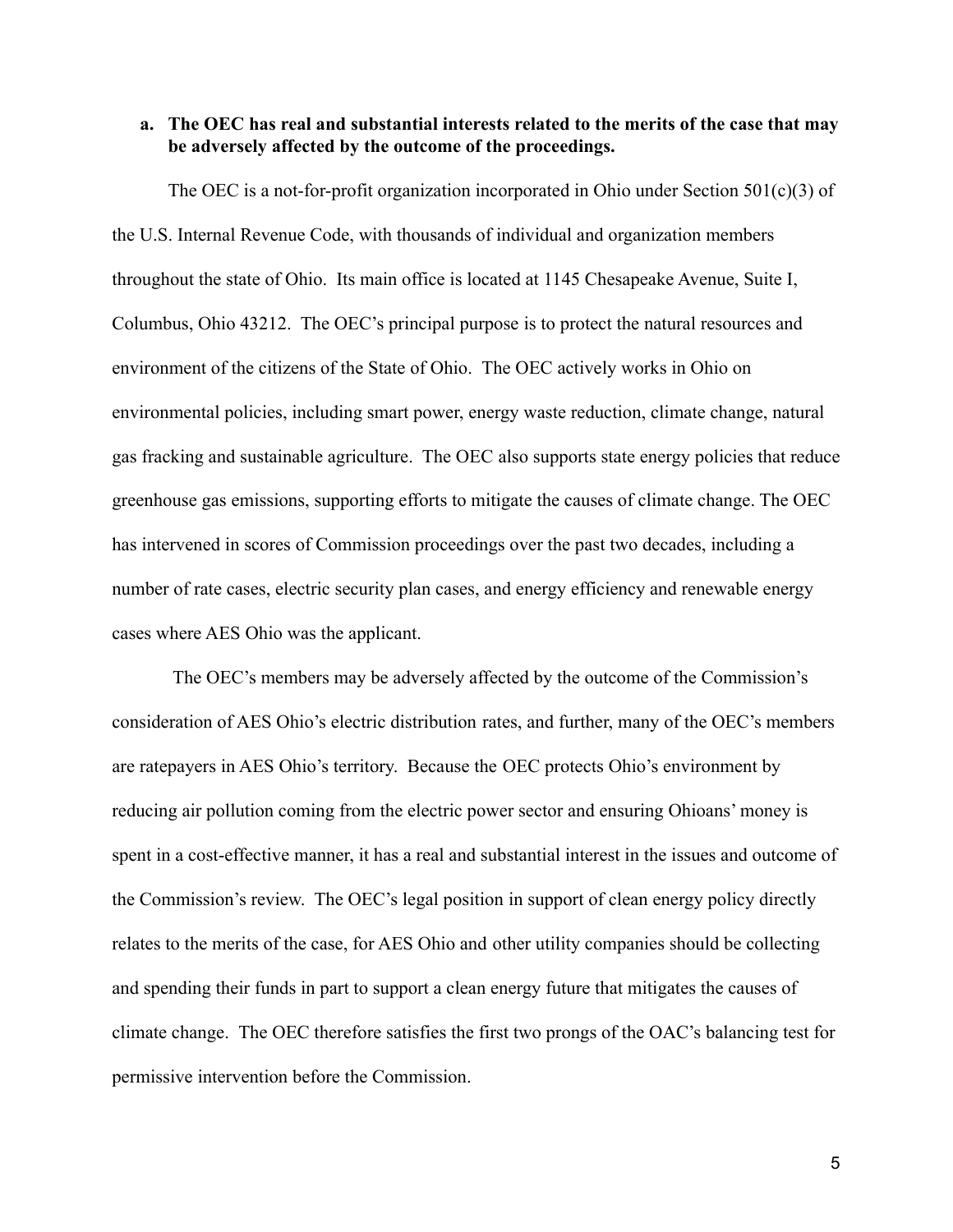#### **b. The intervention of the OEC will not cause undue delay.**

The OEC has timely filed this Motion to Intervene, pursuant to the Attorney Examiner's July 30, 2021 Entry, intending to pursue fair adjudication of the merits of the above-captioned proceedings. The OEC's long time participation in cases and experience in matters before the Commission illustrates its ability to participate without causing undue delay in any type of proceeding. The OEC's intervention will not unduly prolong or delay the proceedings; to the contrary, it will add value to the developments in this case.

## **c. The OEC will contribute to a just and expeditious resolution of the issues involved in the proceedings.**

The OEC will contribute to a just and expeditious resolution of the issues involved in the proceedings regarding the Commission's review of AES Ohio's electric distribution rates because of our expertise in presenting relevant factors for the Commission's review of adjudicatory matters. The OEC has consistently contributed to just resolutions in efficiency portfolio cases, rulemakings, electric utility ratemaking cases, grid modernization proceedings, and a host of other docketed cases before the Commission. The OEC's participation and perspective will assist in the just and expeditious resolution of the issues and will not detract or confuse that process.

## **d. The OEC has different interests than those of existing parties, and can represent those interests more effectively than existing parties.**

The OEC intervenes in these proceedings with a particular focus on the clean energy and environmental needs of Ohioans, exclusively. The OEC represents different interests and different constituents than those already existing parties, and thus the interests of the OEC are vital to the Commission's adjudication of its review of AES Ohio's electric distribution rates.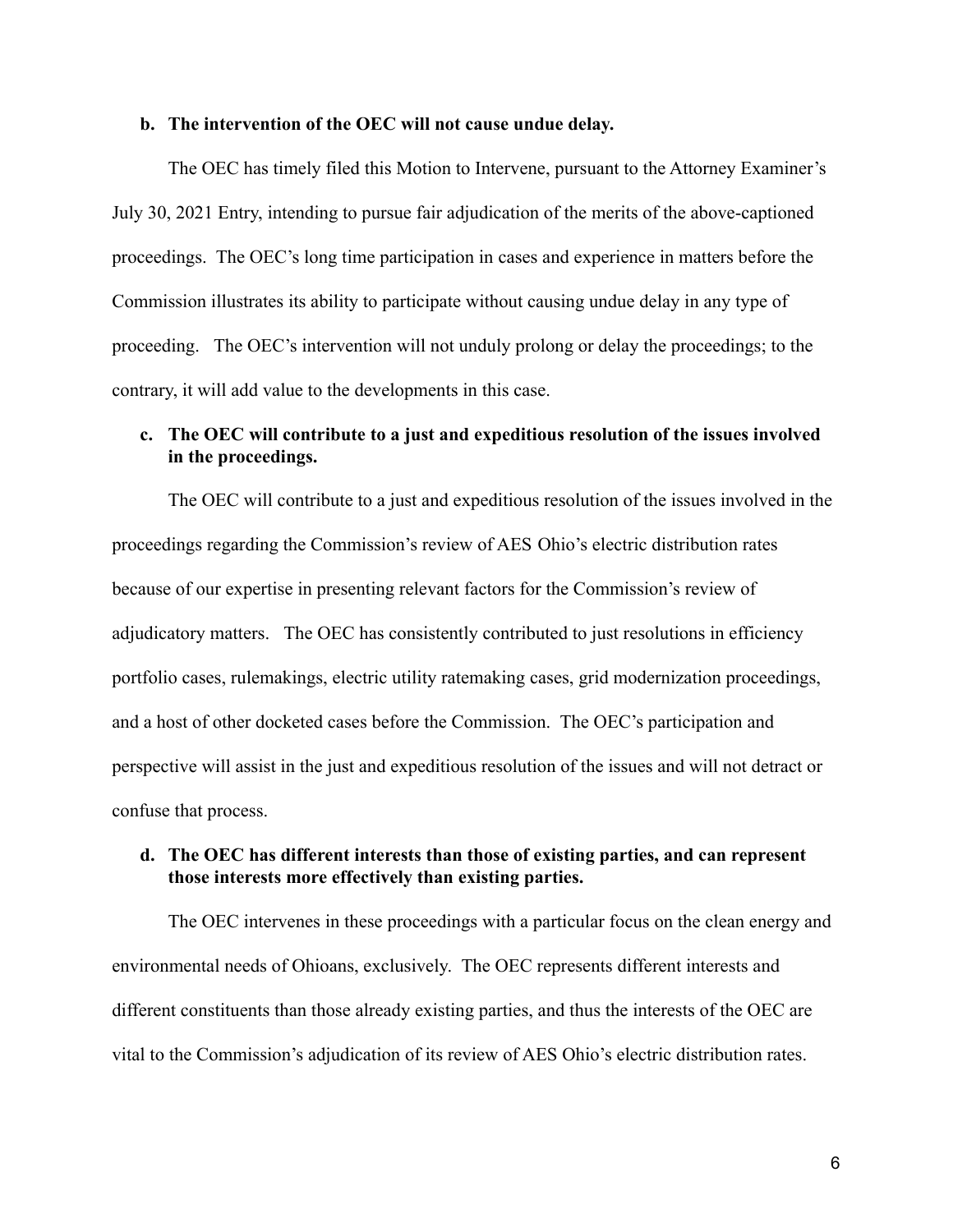The OEC also notes that the Commission's stated policy encourages "the broadest possible participation in its proceedings."<sup>2</sup> The Commission should not apply its intervention criteria in a manner that would favor one environmental or consumer advocate to the exclusion of others.

## **IV. Conclusion**

The OEC respectfully requests that the Commission grant its Motion to Intervene in the Commission's docketed case reviewing AES Ohio's electric distribution rates. The OEC has a real and substantial interest in Ohio's clean energy future, and an important legal perspective in these proceedings. The OEC's intervention will not cause undue delay in the Commission's review, and the OEC will contribute to a just and expeditious resolution of the issues involved, while representing its interests more effectively than already-existing parties. Finally, the Ohio Supreme Court has emphasized the liberal nature of the legal standard at play for intervention into Commission proceedings.<sup>3</sup> Because the OEC meets all of the criteria established by R.C. 4903.221 and O.A.C. 4901-1-11, it respectfully requests that the Commission grant its Motion to Intervene in the above-captioned proceedings.

Respectfully Submitted,

August 24, 2021

*/s/Miranda Leppla* Miranda Leppla (0086351) **Counsel of Record** Trent Dougherty (0079817) Chris Tavenor (0096642) 1145 Chesapeake Avenue, Suite I Columbus, Ohio 43212-3449 (614) 487-7506 - Telephone [mleppla@theOEC.org](mailto:mleppla@theOEC.org) [tdougherty@theOEC.org](mailto:tdougherty@theOEC.org) [ctavenor@theOEC.org](mailto:ctavenor@theoec.org) *Counsel for the Ohio Environmental Council*

<sup>2</sup> *Cleveland Elec. Illum. Co.*, Case No. 85-675-EL-AIR, Entry dated January 14, 1986, at 2.

<sup>3</sup> See *Ohio Consumers'Council,* at ¶ 20.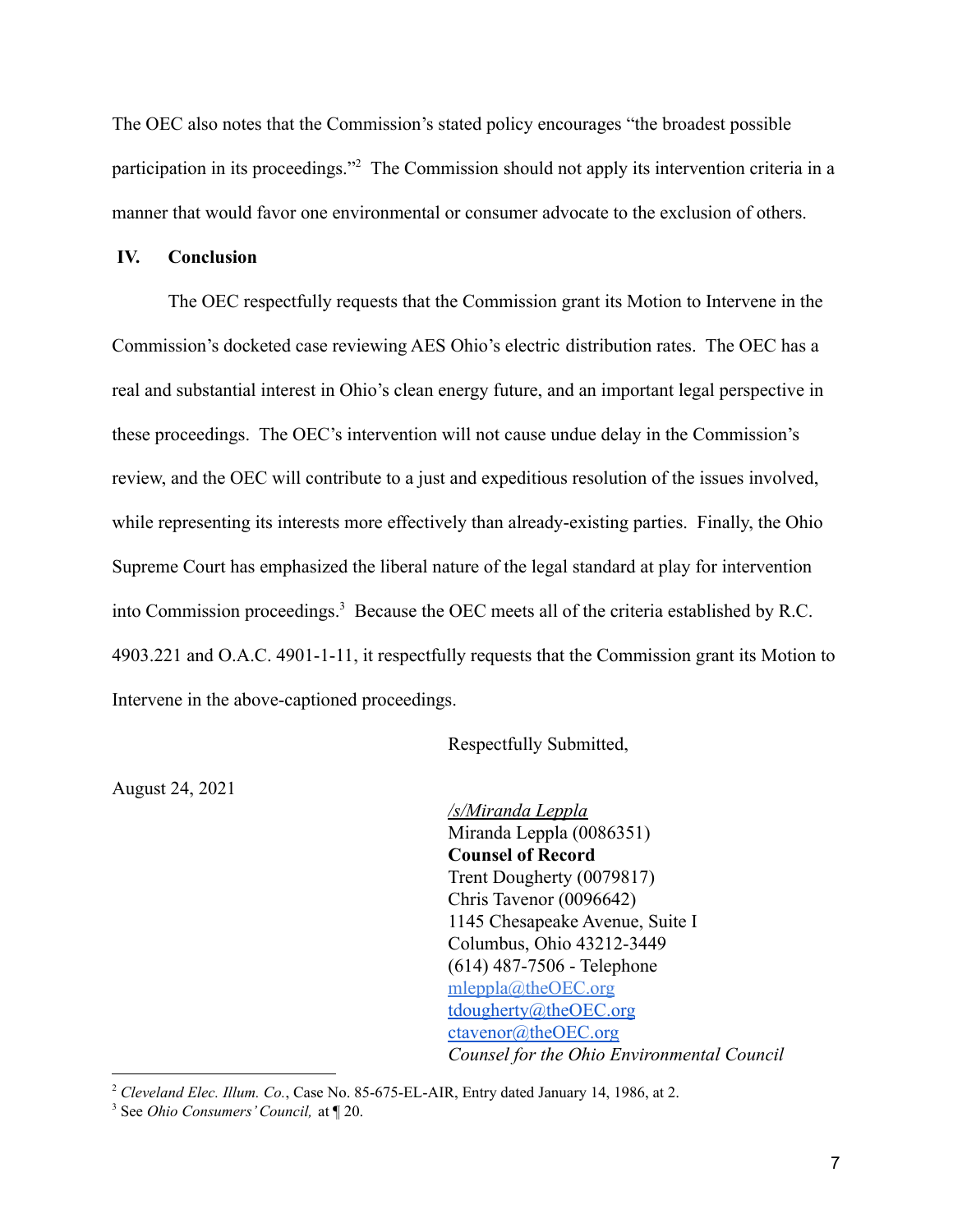# **CERTIFICATE OF SERVICE**

I hereby certify that a true and accurate copy of the foregoing *Motion to Intervene and Memorandum in Support of the Ohio Environmental Council* was served upon all parties of record, via electronic mail, on August 24, 2021.

> */s/Trent Dougherty* Trent Dougherty (0079817)